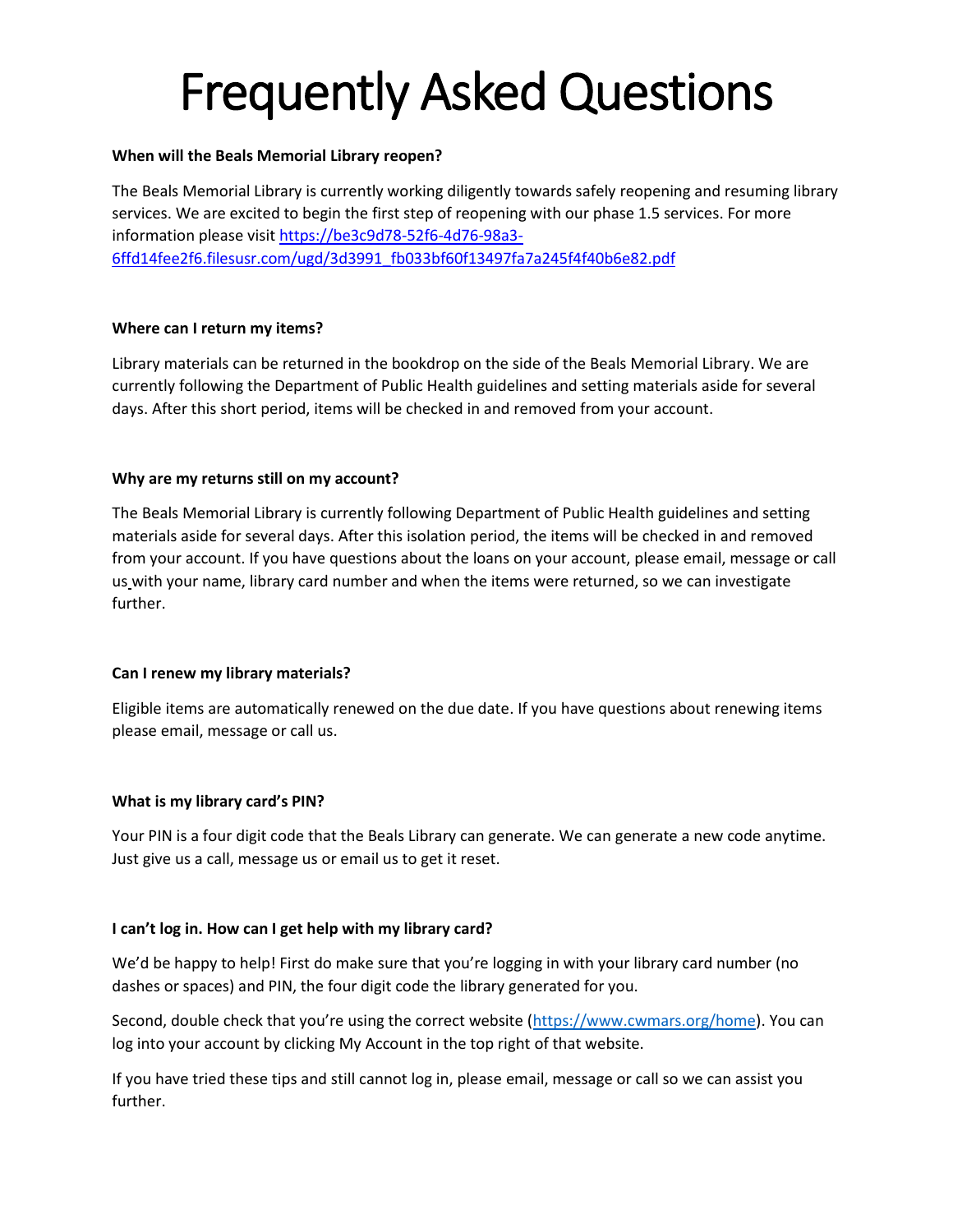# Frequently Asked Questions

#### **How can I get a library card?**

Any resident of Massachusetts with proper identification (including home address) may apply for a card. Library cards are issued by the Beals Memorial Library upon presentation of our completed Library Card Application and acceptable identification. Before a library card can be issued, all applicants must show identification containing their name and current home address. Parents or guardians may use their identification to satisfy this requirement for their minor children living with them.

## *Acceptable forms of identification include:*

- Driver's license ( or state issued ID)
- Automobile registration
- Lease or rental agreement
- Utility bill (issued within the last month)
- Bank statement or Check book
- Piece of cancelled mail (postmarked within the last month)

If you would like a library card go to our website<https://www.bealslibrary.org/> go to the services page and click and download the library card application. Once the application is filled out email or mail it to the library. From there a staff member will contact you when the card is made and ready for pick up or if they have questions.

If you suspect you already have a library card, please give us a call, message us or email us to request recovery of your library card information.

## **I live out of state can I get a library card?**

There is an annual fee of \$30.00 for out-of-state residents or for Massachusetts residents whose town library has been closed or decertified. Identification and proof of address are required. This fee will be waived if the applicant shows proof of property ownership or employment in the Town of Winchendon.

## **I can't find my library card. How can I recover my library card number?**

Please call, message us or email us and give us your name, telephone number and address and that you would like to recover your library card number. Our library staff will be happy to assist you. If you would like a new card, replacement cards cost \$2.00 for adults and \$1.00 for youth under 18 years old.

## **My library card is expired and/or** I **received a notification that my library card will expire soon. How can I reinstate it?**

Library cards expire two years from the date of the application. After that, the card must be renewed. At that time, patron information is verified and the same card will be updated for use. There is no cost for renewal. Please call, message us or email the Beals Library to validate your information.